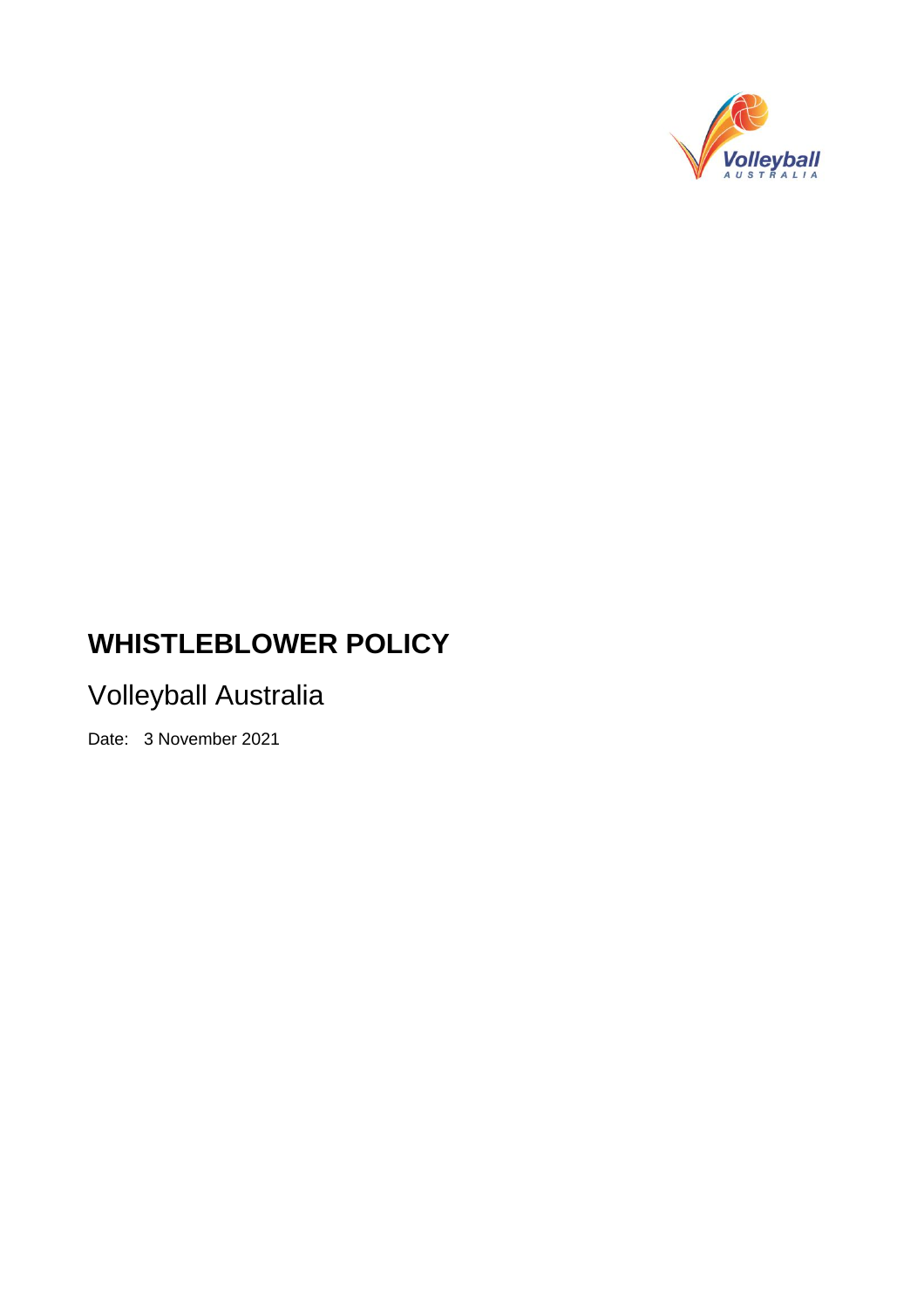# **TABLE OF CONTENTS**

| 1.             |     |  |  |
|----------------|-----|--|--|
| 2.             |     |  |  |
| 3.             |     |  |  |
| $\mathbf{4}$ . |     |  |  |
| 5.             |     |  |  |
| 6.             |     |  |  |
|                | 6.1 |  |  |
|                | 6.2 |  |  |
| 7 <sub>1</sub> |     |  |  |
|                | 7.1 |  |  |
|                | 7.2 |  |  |
|                | 7.3 |  |  |
|                | 7.4 |  |  |
|                | 7.5 |  |  |
|                | 7.6 |  |  |
| 8.             |     |  |  |
| 9.             |     |  |  |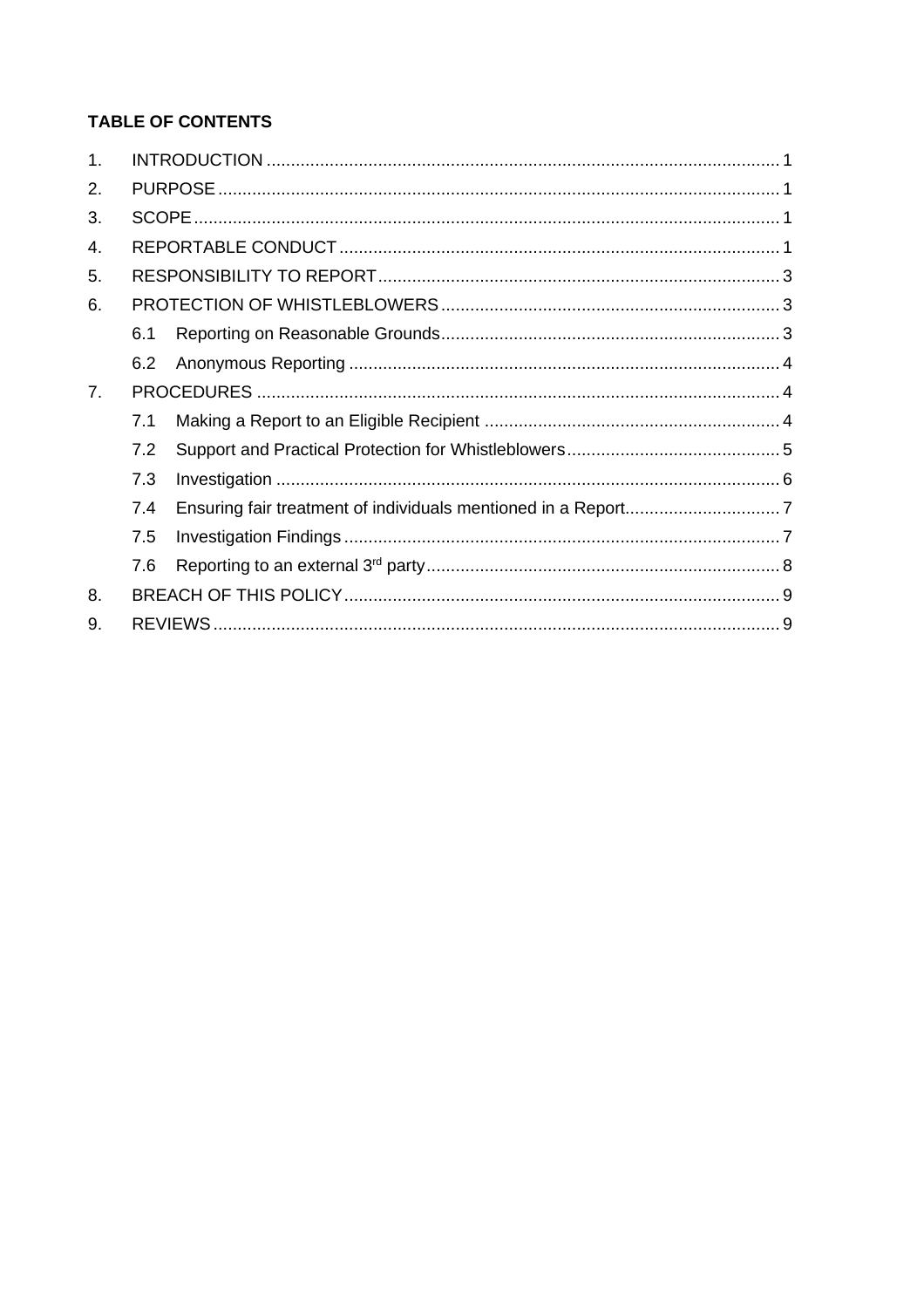#### **1. INTRODUCTION**

Volleyball Australia is committed to a culture of high integrity and ethical behaviour in fulfilling its responsibilities to its members and stakeholders and to comply with the *Corporations Act 2001 (Cth)* in all its operations and interactions.

#### **2. PURPOSE**

The purpose of this policy is to encourage the reporting of serious conduct or wrongdoing that is of legitimate concern to Volleyball Australia (**Reportable Conduct**), by providing a convenient and safe reporting mechanism that ensures protection for anyone who makes a disclosure.

This policy defines who can make a protected disclosure (**Whistleblower**), identifies who can receive a protected disclosure (**Eligible Recipient**) and establishes a process for Whistleblowers to make a protected disclosure (**Report**) and a corresponding process for Volleyball Australia to address reports from Whistleblowers. Any person who raises a concern and makes a disclosure of a serious nature (for example unethical, illegal, corrupt or other inappropriate conduct) should not be subject to victimisation, harassment or discriminatory treatment. This policy sets out the avenues available to Whistleblowers to report serious wrongdoing to Volleyball Australia and how Volleyball Australia will deal with any such reports.

# **3. SCOPE**

This policy is intended to be a workplace policy and applies to the following types of people and Whistleblowers:

- (a) Volleyball Australia employees;
- (b) Volleyball Australia Directors;
- (c) Volleyball Australia contractors (including employees of contractors);
- (d) consultants to Volleyball Australia; and
- (e) suppliers to Volleyball Australia.

Volleyball Australia must make this policy available in an accessible format to all Volleyball Australia employees and Volleyball Australia Directors. The policy can be found on the Volleyball Australia internal network at *Corporate/Policies, Procedures etc/VA Whistleblower Policy 03112021.* This policy is also publicly available on the Volleyball Australia website at [www.volleyballaustralia.org.au](http://www.volleyballaustralia.org.au/) .

This policy does not apply to members of Volleyball Australia. Any Reportable Conduct or Whistleblowing relating to or by a Member should be managed under Volleyball Australia's Member Protection Policy.

# **4. REPORTABLE CONDUCT**

Any conduct or wrongdoing that is genuinely believed to be in breach of the law or Volleyball Australia's Regulations or Policies should be reported in accordance with this policy.

Reportable Conduct includes, but is not limited to, any conduct that involves: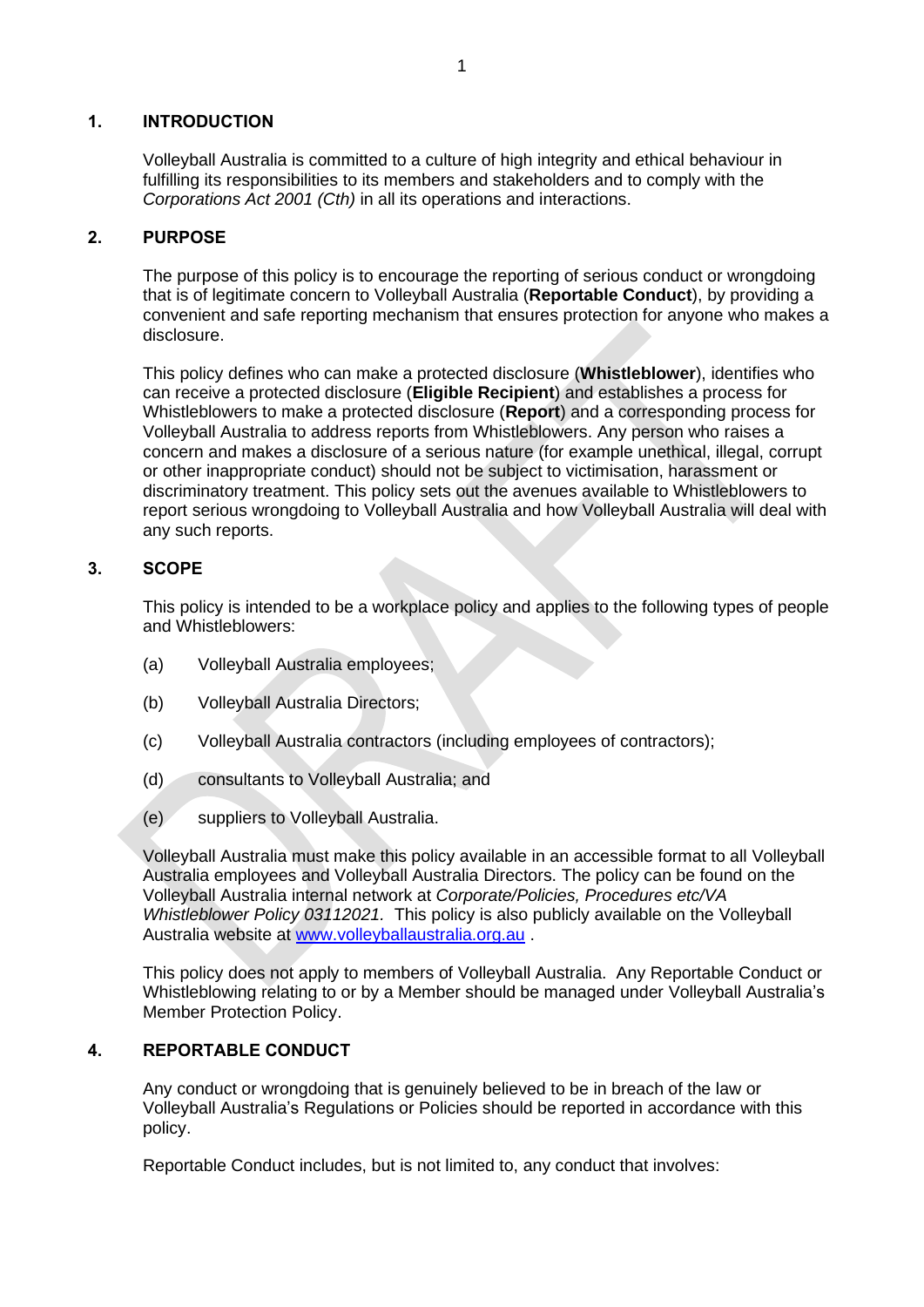- (a) illegal activities (including but not limited to theft, dealing in or use of illicit drugs, violence, harassment, intimidation or threatened violence and criminal damage against property);
- (b) dishonest behaviour;
- (c) fraudulent or corrupt activity, including financial fraud or bribery;
- (d) perverting the course of justice;
- (e) unlawful, corrupt or irregular use of company funds or practices;
- (f) unethical behaviour, including any form of discrimination, harassment or bullying;
- (g) improper or misleading accounting or financial reporting practices;
- (h) a breach of any legislation relating to Volleyball Australia's operations or activities;
- (i) behaviour that is oppressive, unjust, discriminatory or grossly negligent (including gross mismanagement, serious or substantial waste of Volleyball Australia's resources or repeated breaches of administrative procedures);
- (j) any behaviour that poses a serious risk to the health and safety of any person at the workplace;
- (k) a serious risk to public health, public safety or the environment;
- (l) an improper state of affairs in relation to Volleyball Australia;
- (m) any other conduct which may cause loss to Volleyball Australia or be otherwise detrimental to the interests of Volleyball Australia or any of its employees; and
- (n) the deliberate concealment of information tending to show any of the conduct listed above.

Reportable Conduct does not include personal work-related grievances. Personal workrelated grievances include but are not limited to interpersonal conflicts between the Whistleblower and another employee, or a decision relating to the engagement, transfer or promotion of the Whistleblower. Such grievances should be addressed by the appropriate Volleyball Australia General Manager or the Volleyball Australia CEO under the provisions of the relevant Employment Agreement and the *Fair Work Act 2009 (Cth)*.

A personal work-related grievance may still qualify for protection if:

- (a) it includes information about misconduct, or information about misconduct includes or is accompanied by a personal work-related grievance (mixed report);
- (b) the entity has breached employment or other laws punishable by imprisonment for a period of 12 months or more, engaged in conduct that represents a danger to the public, or the disclosure relates to information that suggests misconduct beyond the discloser's personal circumstances;
- (c) the Whistleblower suffers from or is threatened with detriment for making a disclosure; or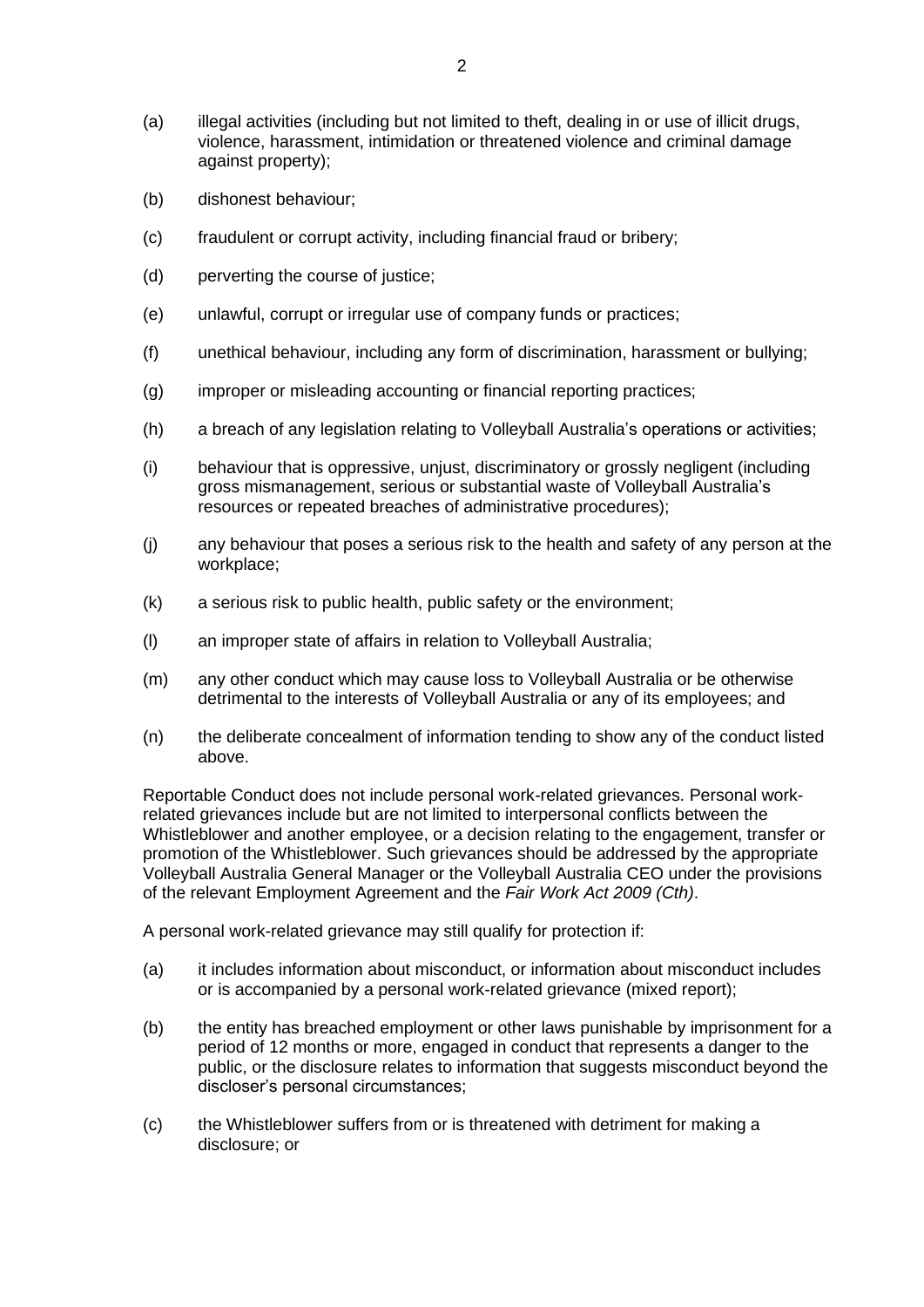(d) the discloser seeks legal advice or legal representation about the operation of the whistleblower protections under the Corporations Act.

#### **5. RESPONSIBILITY TO REPORT**

It is expected that any person becoming aware of any Reportable Conduct will notify the appropriate personnel as per this policy in order to maintain Volleyball Australia's integrity and ethical behaviour.

A Whistleblower must provide information to assist in any inquiry or investigation of the conduct disclosed.

#### **6. PROTECTION OF WHISTLEBLOWERS**

Volleyball Australia will take all reasonable steps to ensure that a Whistleblower will not be subject to any form of victimisation, discrimination, harassment, demotion, dismissal, threats or prejudice because they have made a Report, even if the disclosure is subsequently determined to be incorrect or is not substantiated. This also applies to anyone providing information related to an investigation pursuant to this policy.

The protections available for Whistleblowers who make a Report include:

- (a) Identity protection (confidentiality);
- (b) Protection from detriment;
- (c) Compensation and other remedies; and
- (d) Civil, criminal and administrative liability protection.

Protections such as confidentiality and protection from detriment are available under the law and it is an offence to breach confidentiality or cause detriment.

Volleyball Australia will take all reasonable steps to protect the identity of a Whistleblower and will adhere to statutory requirements in respect of the confidentiality of Reports made. In appropriate cases, disclosure of the identity of a Whistleblower or the allegation made may be unavoidable, such as if court proceedings result from a Report pursuant to this policy.

This policy will not protect a Whistleblower if they are also involved in, or connected with, the misconduct or wrongdoing reported.

#### **6.1 Reporting on Reasonable Grounds**

A Report may have serious consequences, including potential damage to the career prospects and reputation of people who are the subject of allegations of misconduct or wrongdoing. Therefore, it is very important that those who make a report under this policy do so with reasonable grounds for believing that the information is correct or likely to be correct. In practice, a mere allegation with no supporting information is not likely to be considered as having 'reasonable grounds to suspect'. However, a Whistleblower does not need to prove their allegations.

Volleyball Australia takes very seriously any Reports made under this policy. Disciplinary action may be taken however, against anyone who makes a false report or claim, or a report or claim that is not on reasonable grounds.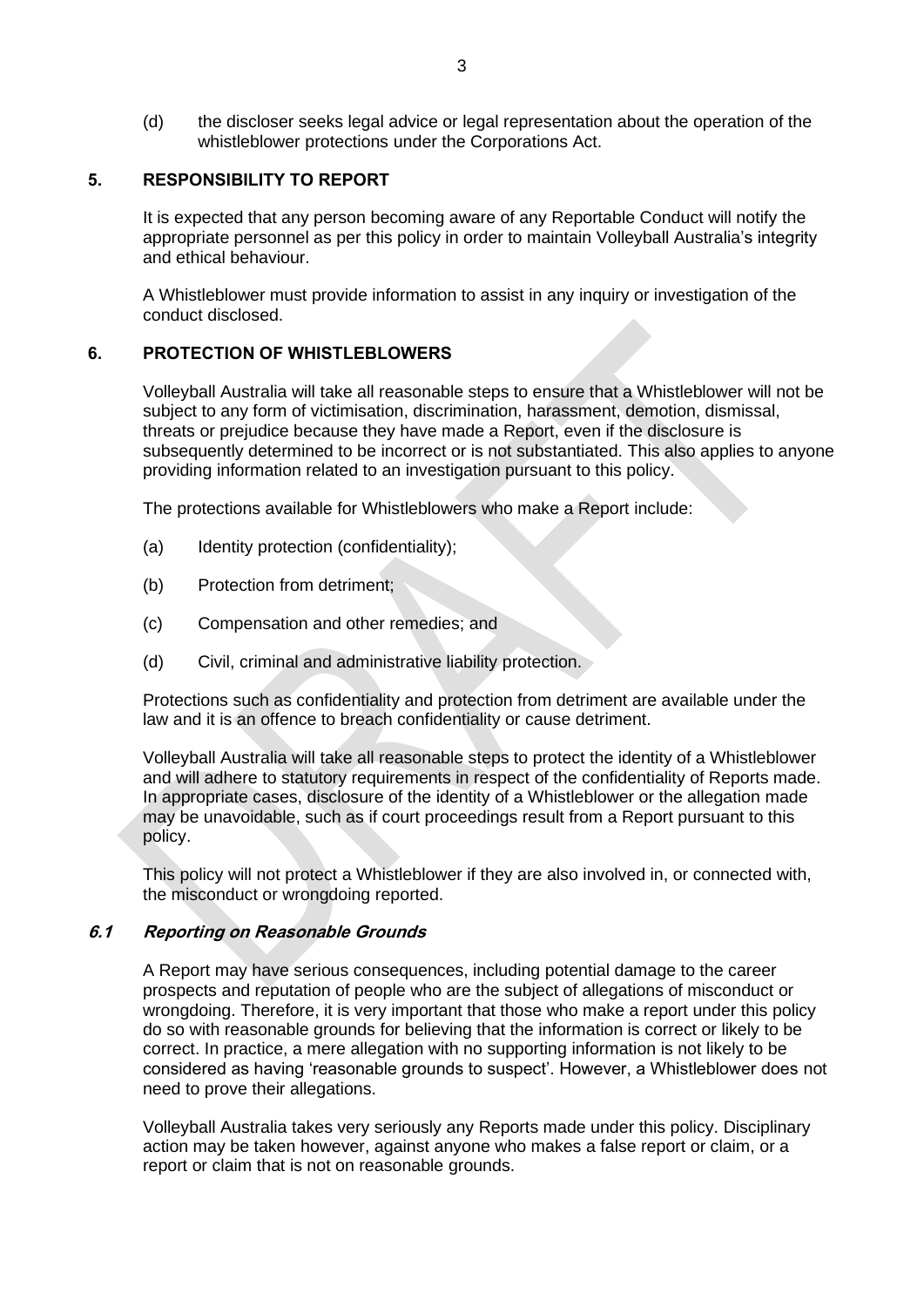A Report will not be considered to be made on reasonable grounds if it is frivolous, vexatious, raised for a malicious reason, for personal gain or an ulterior motive, or if it is not based on facts and/or circumstances that provide a reasonable basis for the report. Repeated reports about trivial matters may also be considered not to be made on reasonable grounds and if so will not be investigated under this policy.

# **6.2 Anonymous Reporting**

Whistleblowers can disclose anonymously and qualify for protections under the *Corporations Act 2001 (Cth).* However, it may be difficult for the matter to be properly investigated without the Whistleblower's identity. Whilsteblowers may make anonymous disclosures by emailing a Report to an Eligible Recipient. Anonymous Whistleblowers are encouraged to maintain ongoing communication using their preferred reporting channel, which allows Volleyball Australia to ask follow-up questions and better understand and investigate their concerns. A Whistleblower can refuse to answer questions that they feel could reveal their identity at any time, including during follow-up conversations.

If further legal action is taken on the reported matter, it may become necessary for a Whistleblower to identify themselves. In these instances, Volleyball Australia will continue to take all reasonable steps to protect the Whistleblower from any possible reprisal, however Whistleblowers are encouraged to provide their identity to enable a robust process to be undertaken.

# **7. PROCEDURES**

#### **7.1 Making a Report to an Eligible Recipient**

Any person who has reasonable grounds to suspect that Reportable Conduct has cocurred is encouraged to speak to the whistleblower protection officer, from whom the Whistleblower can confidentially seek further information before making a disclosure. Independent legal practicioners can also provide a Whistleblower with advice.

If this is not considered appropriate, or the conduct has already been confirmed as Reportable Conduct, a Report should be made to an Eligible Recipient.

An Eligible Recipient is the:

- (a) Volleyball Australia CEO; or
- (b) Volleyball Australia President; or
- (c) the Chair of Volleyball Australia's Audit & Risk Committee.

Eligible Recipients shall receive training in Volleyball Australia's processes and procedures for receiving and handling disclosures, including training relating to confidentiality and the prohibitions against detrimental conduct.

Reports should be made to the Volleyball Australia CEO. If the Report involves the CEO or a Volleyball Australia Director, then the matter should be reported to the Volleyball Australia President. If the Report involves the President, it should be reported to the Chair of the Audit & Risk Committee.

Reports may be made by in person, by telephone, email, or physically by post to Volleyball Australia's postal address. Volleyball Australia's preferred internal reporting mechanism for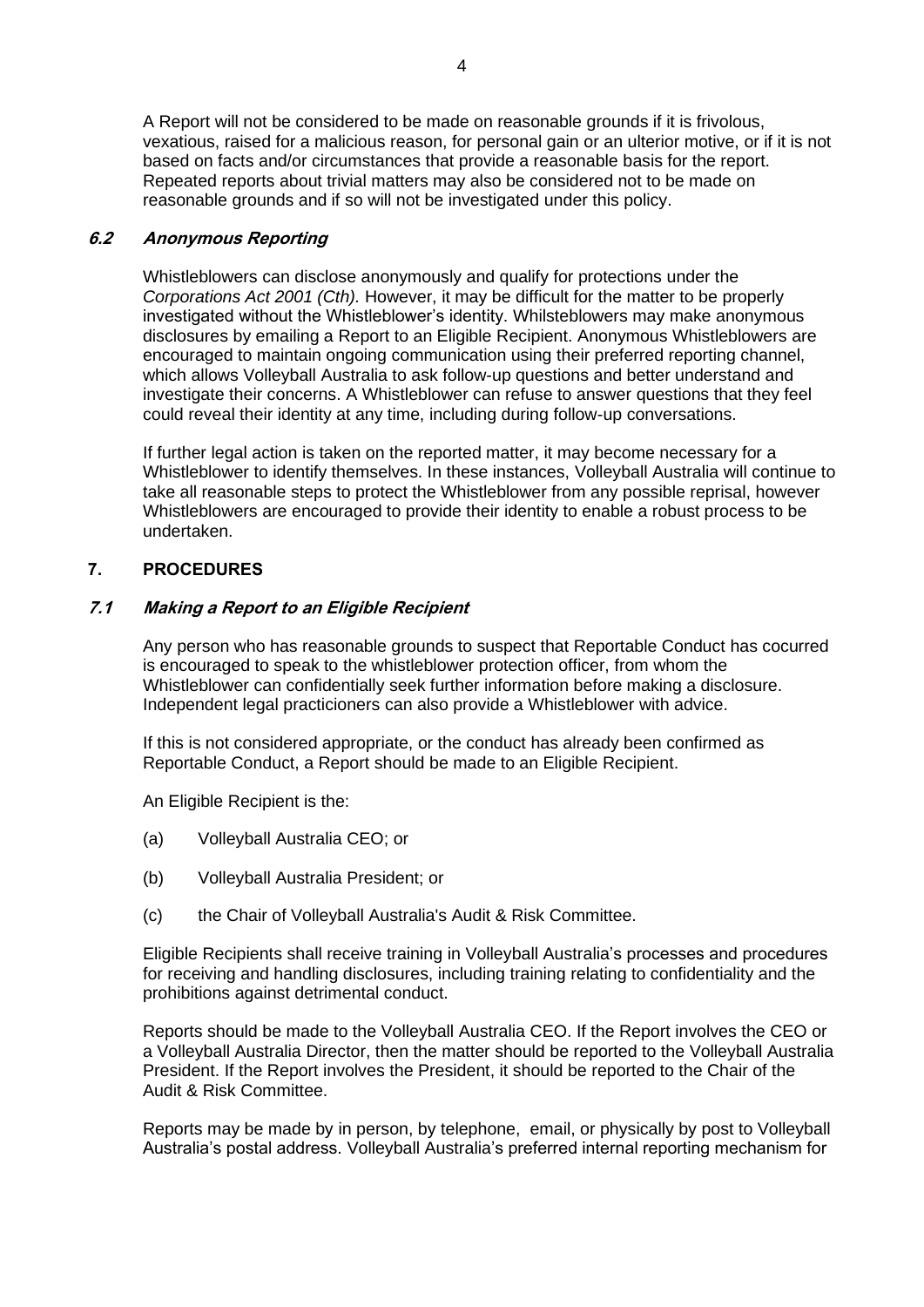- (a) Volleyball Australia CEO: [ceo@volleyball.org.au](mailto:ceo@volleyball.org.au);
- (b) Volleyball Australia President: [President@volleyball.org.au](mailto:President@volleyball.org.au) ;
- (c) the Chair of Volleyball Australia's Audit & Risk Committee: [arc.chair@volleyball.org.au](mailto:arc.chair@volleyball.org.au) .

Whisteblowers are encouraged to use one of the available reporting channels to make a Report if they are unsure whether the matter would be considered Reportable Conduct. This preserves the Whistleblower's ability to rely on the protections if the matter disclosed relates to Reportable Conduct. All Reports made under this policy will be treated the same way, regardless of if the matter qualifies for protection under Australia's whistleblower laws. Volleyball Australia is willing to support and encourage a culture of speaking up.

Where possible, a Report of Reportable Conduct should be in writing and should contain, as appropriate, details of the:

- (a) nature of the alleged breach;
- (b) persons or persons believed to be responsible for the breach;
- (c) facts on which the Whistleblower's belief that a breach has occurred are based; and
- (d) nature and whereabouts of any further evidence that may substantiate the Whisteblower's allegations, if applicable.

Reports should provide specific, adequate and pertinent information regarding the conduct with respect to, among other things, dates, places, specific activities, persons/witnesses, amounts and other relevant information, in order to allow for a reasonable investigation to be conducted.

# **7.2 Support and Practical Protection for Whistleblowers**

Volleyball Australia will support Whistleblowers through the provision of employee support services or making case-by-case changes to an employee's working arrangements. Volleyball Australia has a designated 'whistleblower protection officer' to support and protect Whistleblowers. When appropriate and with the Whistleblowers' consent, such persons would be appointed to support individual Whistleblowers and protect them from detriment.

Volleyball Australia has the following processes in place to assess and control the rist of detriment to Whistleblowers (delete those which do not apply):

- (a) processes for assessing the risk of detriment against a Whisteblower and other persons (e.g. other staff who might be suspected to have made a Report), which will commence as soon as possible after receiving a Report;
- (b) support services (including counselling or other professional or legal services) that are available to Whisteblowers;
- (c) strategies to help a Whisteblower minimise and manage stress, time or performance impacts, or other challenges resulting from the Report or its investigation;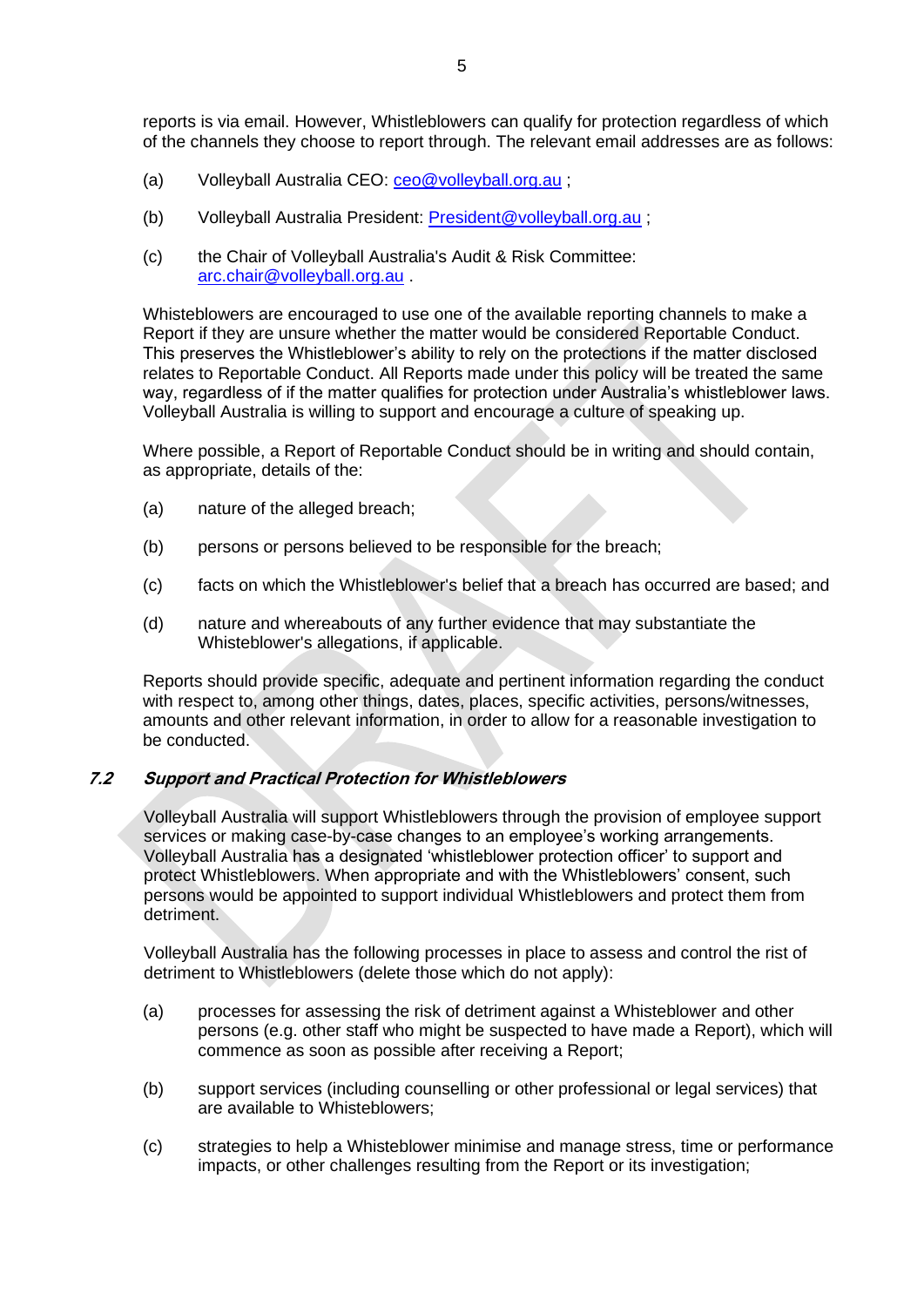- (d) actions for protecting a Whisteblower from risk of detriment
	- (i) Volleyball Australia may allow the Whisteblower to perform their duties from another location, reassign the Whisteblower to another role at the same level, make other modifications to the Whisteblower's workplace or the way they perform their work duties, or reassign or relocate other staff involved in the Reportable Conduct;
- (e) processes for ensuring that management are aware of their responsibilities to maintain the confidentiality of a Report, address the risks of isolation or harassment, manage conflicts, and ensure fairness when managing the performance of, or taking other management action relating to, a Whisteblower;
- (f) procedures on how a Whisteblower can lodge a complaint if they have suffered detriment, and the actions Volleyball Australia may take in response to such complaints
	- (i) E.g. the complaint could be investigated as a separate matter by an officer who is not involved in dealing with Whisteblower Reports and the investigation findings will be provided to the board or audit or risk committee); and
- (g) interventions for protecting a Whisteblower if detriment has already occurred
- (h) For example, Volleyball Australia may investigate and address the detrimental conduct, such as by taking disciplinary action, or allowing the Whisteblower to take extended leave, develop a career development plan for the Whisteblower that includes new training and career opportunities, or offer compensation or other remedies.

# **7.3 Investigation**

Any Reports of alleged or suspected misconduct or wrongdoing made under this policy will be properly assessed, and if appropriate, inquired into or independently investigated. The CEO (or President or Chair of the Audit & Risk Committee as appropriate) will determine the appropriate method [*best practice is to summarise the steps the entity would take after if receives a report. At a minimum, a high-level statement about how the entity would investigate disclosures that qualify for protection is required* and personnel for an investigation [*consider the implementation of a 'whistleblower investigation officer' who is responsible for investigating Reports. This role could be integrated into an existing role provided that this does not result in a conflict of interest*]. In appropriate cases, assistance may be sought from internal or external specialists as deemed necessary.

During an investigation, an investigator must conduct sufficient inquiry to be able to determine conclusions and any recommendations regarding the Report.

The investigator and any specialists involved in the investigation shall be allowed access to all relevant materials, documents, and records and all personnel must co-operate fully with the investigator.

Any investigations will be conducted in a fair and independent manner and all reasonable efforts will be made to preserve the confidentiality of an investigation. To ensure fairness and independence, investigations will be independent of the Whistleblower, the individuals who are the subject of the Report, and the department or business unit involved.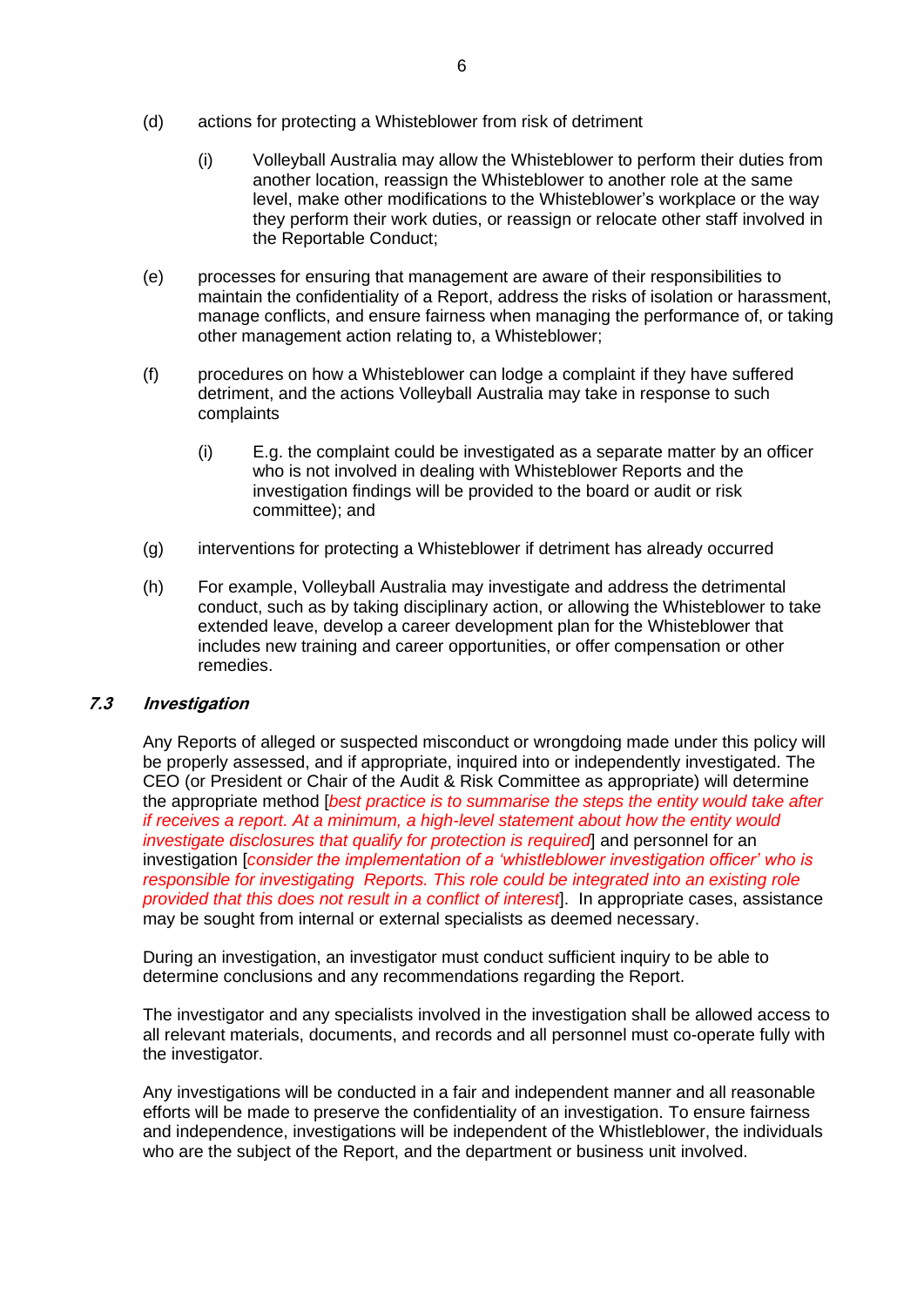Information contained in reports and provided by Whistleblowers in the course of an investigation will be kept confidential, except as required by law or where disclosure is necessary to regulatory authorities, law enforcement agencies or professional advisors to Volleyball Australia.

A Whistleblower must keep confidential the fact that a report has been made (subject to any legal requirements) to avoid jeopardising an investigation.

#### **7.4 Ensuring fair treatment of individuals mentioned in a Report**

During an investigation, Volleyball Australia will also take reasonable steps to fairly treat any person who is the subject of a Report.

Measures and/or mechanisms for ensuring fair treatment of individuals mentioned in a Report include (where applicable):

- (a) Reports will be handled confidentially, when it is practical and appropriate in the circumstances;
- (b) each Report will be assessed and may be the subject of an investigation;
- (c) the objective of an investigation is to determine whether there is enough evidence to substantiate or refute the matters reported;
- (d) when an investigation needs to be undertaken, the process will be objective, fair and independent;
- (e) an employee who is the subject of a Report will be advised about the subject matter of the disclosure as and when required by principles of natural justice and procedural fairness and prior to any actions being taken—for example, if the Report will be the subject of an investigation; and
- (f) an employee who is the subject of a Report may contact the Volleyball Australia's support services (e.g. counselling).

# **7.5 Investigation Findings**

On conclusion of the investigation, the investigator must prepare a report of the findings for the CEO, President or Chair of the Audit & Risk Committee (as the case may be) which should include recommendations for steps to be taken to prevent the misconduct from occurring in the future, as well as any action that should be taken to remedy any harm or loss arising from the misconduct, including disciplinary proceedings against the person responsible for the conduct, and the referral of the matter to appropriate authorities, as is deemed necessary.

The Whistleblower will be kept informed of the progress, findings and conclusion of an investigation by the investigator, subject to privacy and confidentiality considerations.

Where a person is identified as being suspected of possible wrongdoing or misconduct, but preliminary enquiries determine that the suspicion is baseless or unfounded and that no formal investigation is warranted, then the Whistleblower will be informed of this outcome and the matter concluded with no further action.

The CEO, President or Chair of the Audit & Risk Committee (as the case may be) will decide whether the person named in the Report should be informed that a Report was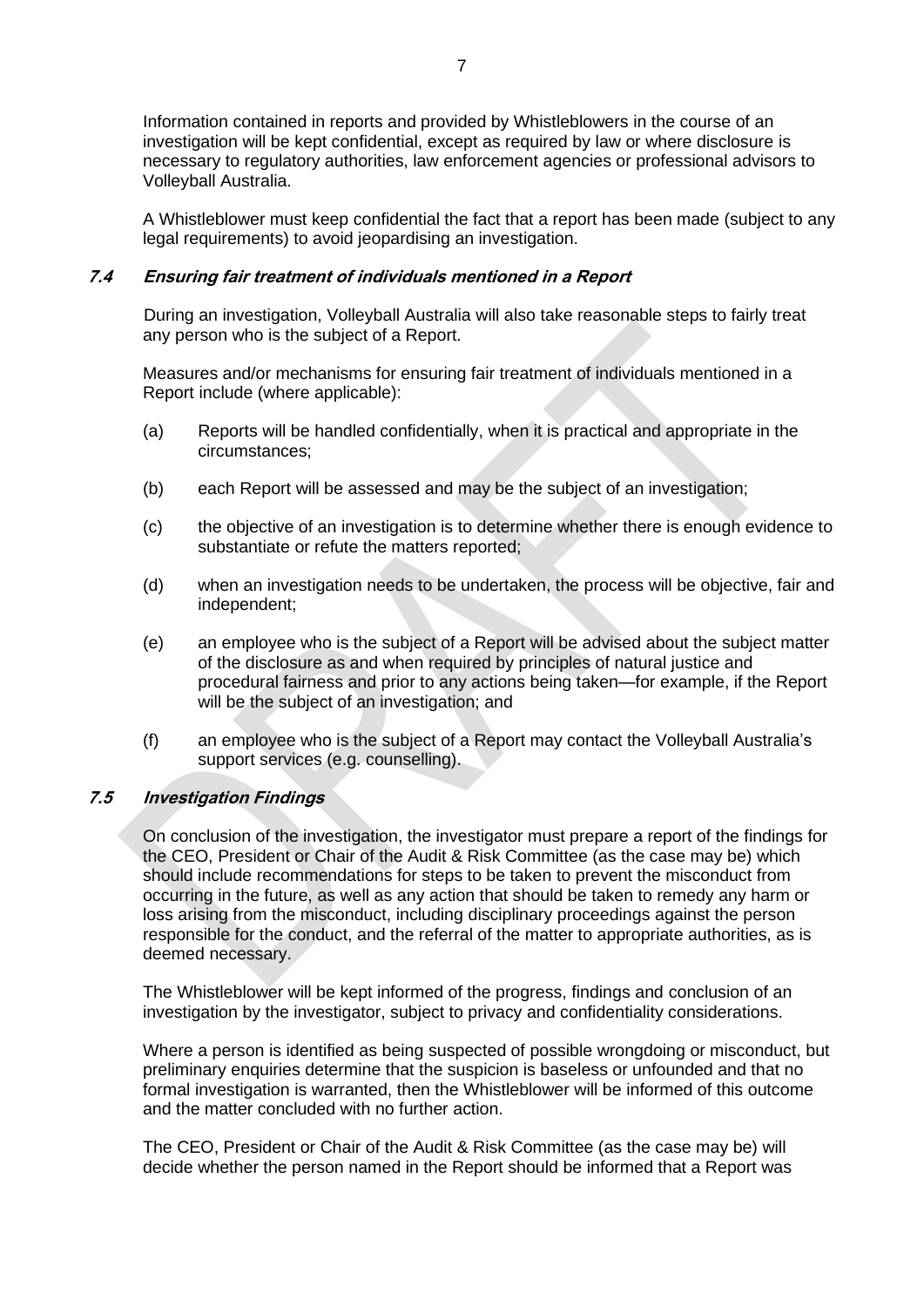lodged and found to be baseless upon preliminary review. This decision will be based on a desire to preserve the integrity of a person so named and to protect the Whistleblower.

Where an investigation is conducted and the investigator believes there may be a case for an individual to respond to, the investigator must ensure that a person who is the subject of a Report:

- (a) is informed of the substance of the allegations;
- (b) is given a fair and reasonable opportunity to answer the allegations before the investigation is finalised;
- (c) has their response set out fairly in the investigator's report; and
- (d) is informed about the substance of any adverse conclusions in the investigator's report that affects them.

Where adverse conclusions are made in an investigator's report about an individual, that individual has a right to respond to those conclusions prior to any action being taken by Volleyball Australia against them.

All relevant parties must adhere to the determination and any recommendations of an investigation or inquiry held under this policy.

# **7.6 Reporting to an external 3 rd party**

Protection will only be offered by Volleyball Australia to any Whistleblower who informs an external 3<sup>rd</sup> party of concerns about Reportable Conduct if:

- (a) the Whistleblower has previously made a Report regarding the matter to an Eligible Recipient and either:
	- (i) at least 90 days have passed since the Report was made; and
	- (ii) the Whistleblower does not have reasonable grounds to believe that action is being, or has been taken to address the Report; and
	- (iii) the Whistleblower has reasonable grounds to believe that making a further Report would be in the public interest; or
	- (iv) the Whistleblower has reasonable grounds to believe that the information concerns a substantial and imminent danger to the health and safety of a person, persons, or the environment; and
- (b) the Whistleblower provides prior written notification to Volleyball Australia that:
	- (i) includes sufficient information to identify the previously made Report;
	- (ii) clearly states that the Whistleblower intends to make a public interest disclosure or an emergency disclosure under this section of the policy; and
	- (iii) the information disclosed is no greater than necessary to inform the external 3<sup>rd</sup> party of the misconduct or the otherwise improper state of affairs.